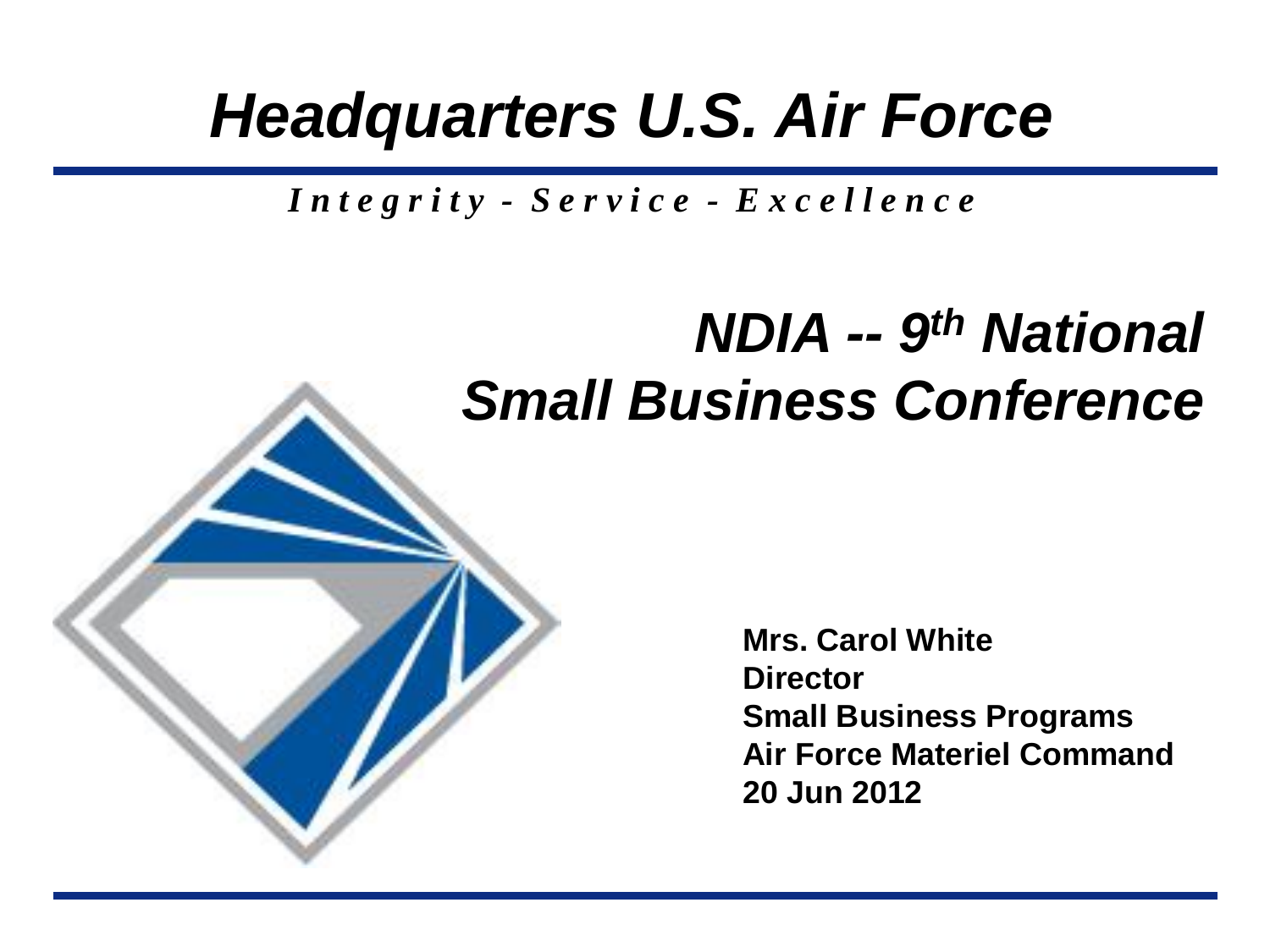

*Overview*

- **G ame Strategy-- Bring your "A Game"**
- **R ules of the Road-- Know your Audience**
- **O** utreach– Engage early and focus
- **W inning Attitude-- Your VOICE matters**
- ■ ell Success Story- SB Successes Need Heard
- **H elp Others– teaming, mentor protégé, joint ventures**

*Accelerate your Growth inToday's Contracting Climate*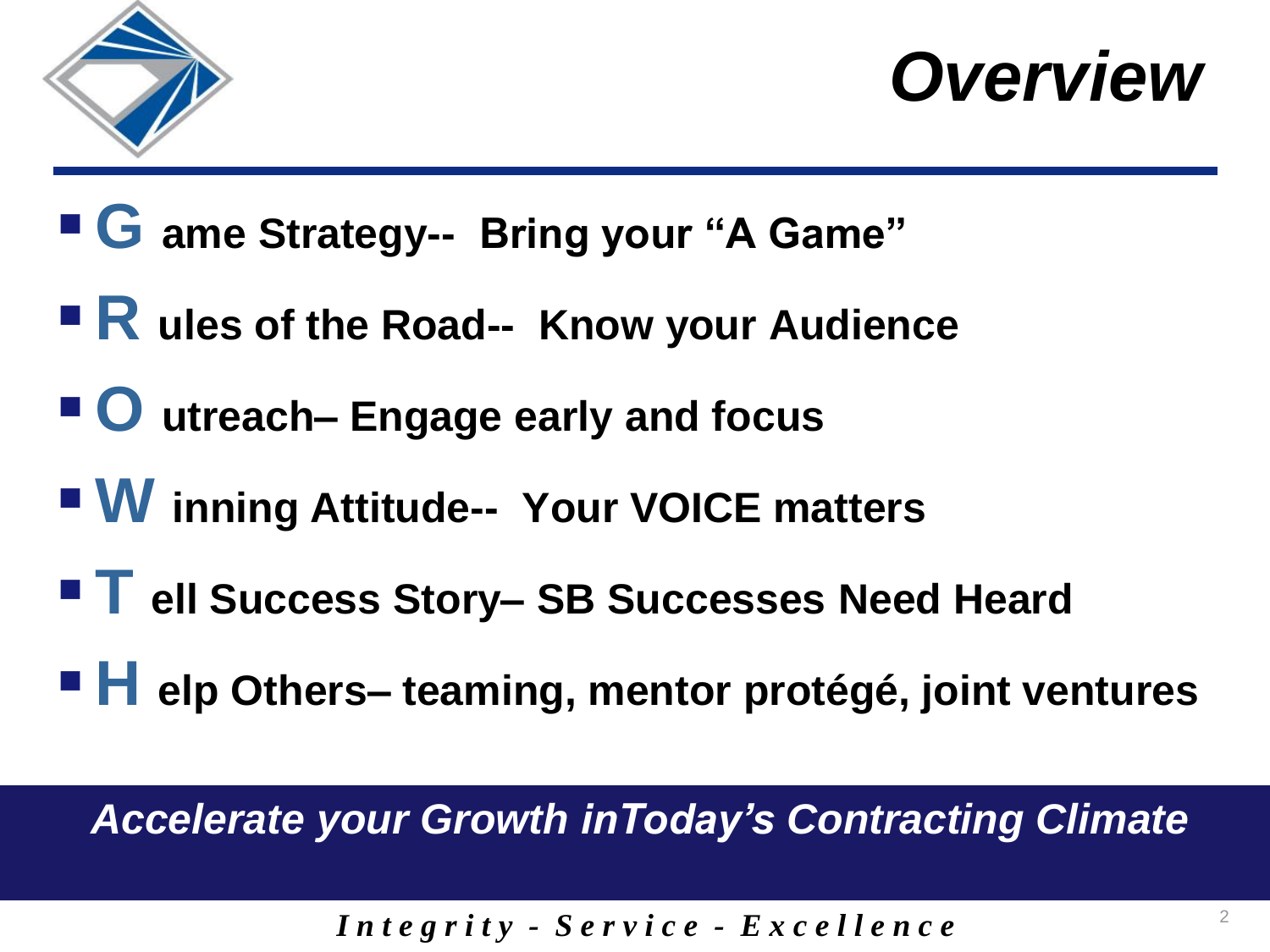

*Bring Your "A Game" Game Strategy*

#### *Performance Matters Most*

- **Highly competitive Federal marketplace**
- **Reputation and performance go hand-in-hand**
- **Do your homework -- understand Federal Procurement Processes**
- **Know where your products / services fit**
- **Know your limitations – prime contracts generally require a relevant past performance record** 
	- **Pursue subcontracting experience first if needed**

*In the Game of Competition --the Best 'Athletes' Win*

$$
Integrity - Service - Excellene
$$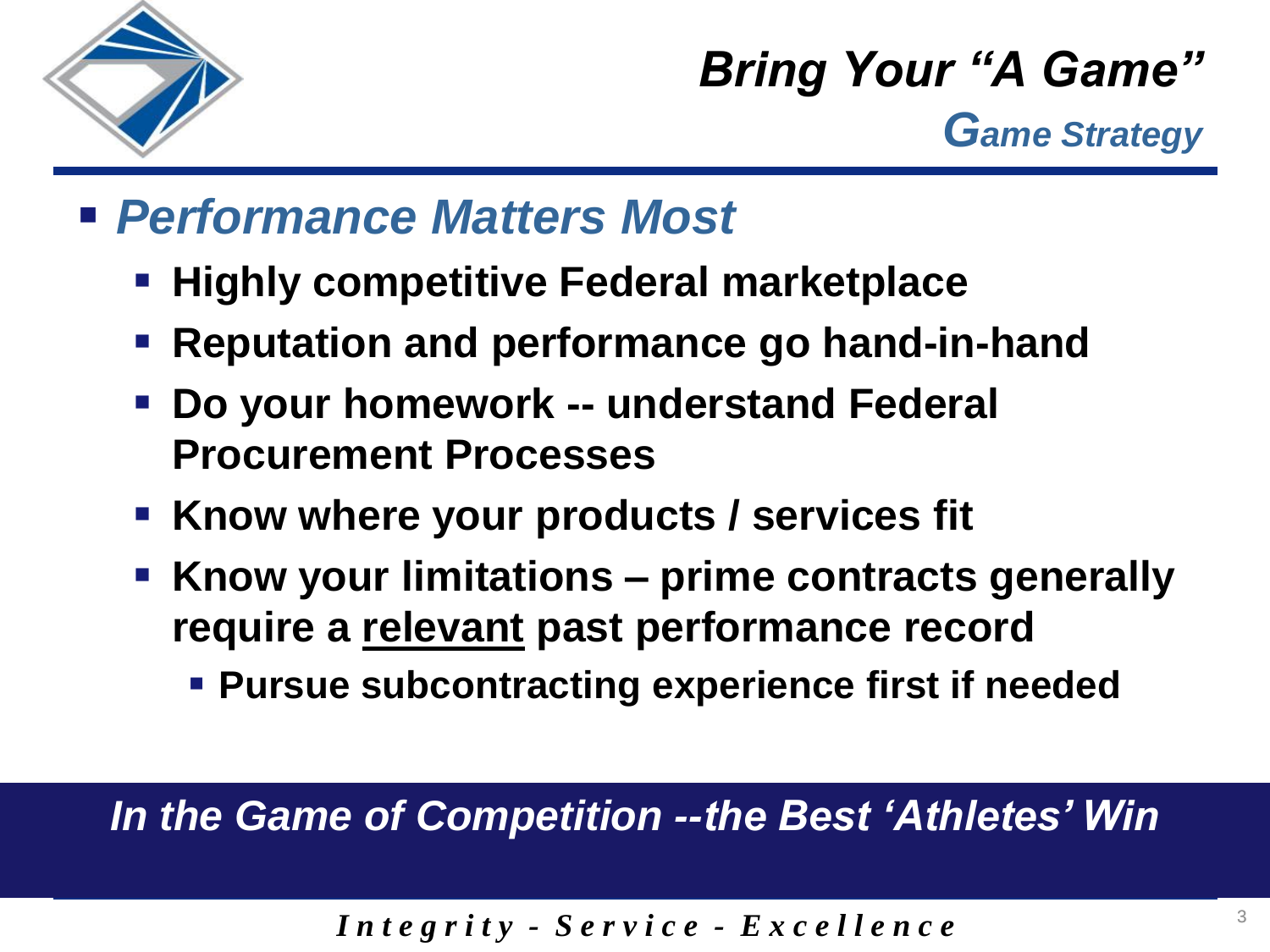

*Air Force – AFMC 70% AF Dollars Obligated* 

#### *Know Your Audience Rules of the Road*

*Concerns drove need for AF SB Improvement Plan, signed 10Feb12*



**\* : FPDS-NG Small Business Achievement Report a/o 14 Jan 2012**

*FY11 AFMC \$4.1B / \$40B*

*I n t e g r i t y - S e r v i c e - E x c e l l e n c e*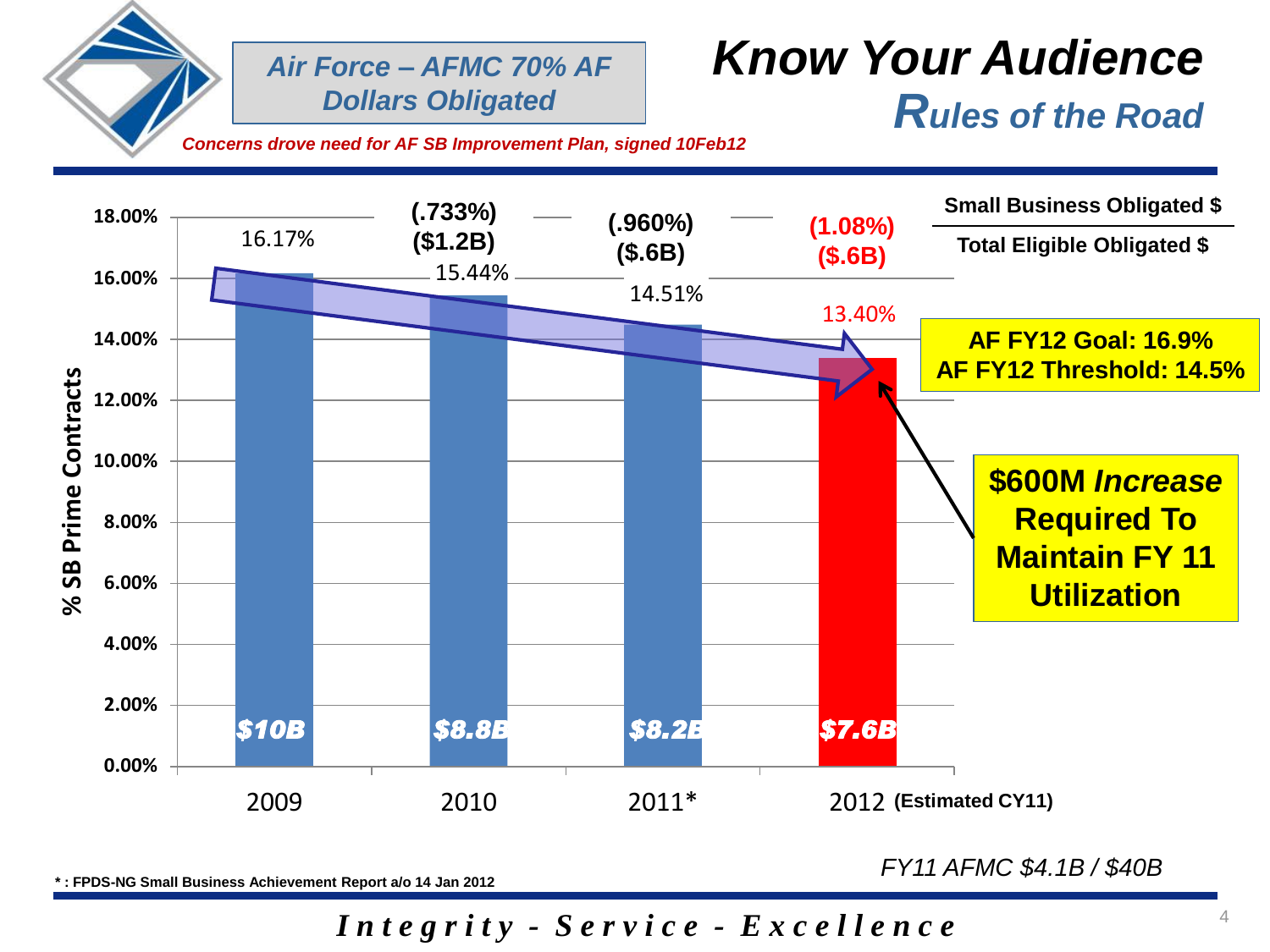

**Other Svc Best Practice**

### *SB Market Segment Comparison*

*Rules of the Road – Know Your Audience (cont'd)* 

| <b>Market Segment</b>                                         |               | <b>Air Force</b> |                | <b>Army</b> |                | <b>Navy</b>                                |                | <b>DoD Average</b> |                |  |
|---------------------------------------------------------------|---------------|------------------|----------------|-------------|----------------|--------------------------------------------|----------------|--------------------|----------------|--|
|                                                               |               | <b>FY11</b>      | <b>FY08-11</b> | <b>FY11</b> | <b>FY08-11</b> | <b>FY11</b>                                | <b>FY08-11</b> | <b>FY11</b>        | <b>FY08-11</b> |  |
| <b>Aircraft Mfg</b>                                           | <b>SB%</b>    | 4.92%            | 5.2%           | 6.49%       | 5.16%          | 2.08%                                      | 1.85%          | 5.29%              | 5.16%          |  |
|                                                               | Total Obs (B) | \$20,964         | \$83.053       | \$9.720     | \$38,075       | \$16,627                                   | \$72.652       | \$51.508           | \$208.294      |  |
| <b>Guided Missile</b>                                         | <b>SB %</b>   | 0.13%            | 0.24%          | 1.10%       | 0.49%          | 0.59%                                      | 0.51%          | 0.48%              | 0.04%          |  |
|                                                               | Total Obs (B) | \$3.473          | \$15.748       | \$1.855     | \$10.520       | \$1.905                                    | \$8.892        | \$8,081            | \$36.861       |  |
| R&D                                                           | <b>SB%</b>    | 17.39%           | 20.24%         | 36.29%      | 31.34%         | 24.57%                                     | 23.66%         | 20.75%             | 21.10%         |  |
|                                                               | Total Obs (B) | \$9.002          | \$33,396       | \$5,422     | 25.607         | \$4.979                                    | \$19,440       | \$25.941           | \$104.421      |  |
| <b>Engineering</b><br><b>Services</b>                         | <b>SB%</b>    | 6.06%            | 6.43%          | 9.54%       | 9.77%          | 18.44%                                     | 17.65%         | 13.38%             | 13.19%         |  |
|                                                               | Total Obs (B) | \$4.578          | \$18.978       | \$11.003    | \$48.489       | \$14.116                                   | \$57.277       | \$31.051           | \$129.958      |  |
| <b>Communications</b><br><b>Equipment</b>                     | <b>SB %</b>   | 5.06%            | 4.18%          | 12.60%      | 10.45%         | 13.02%                                     | 9.64%          | 11.94%             | 9.36%          |  |
|                                                               | Total Obs (B) | \$4.269          | \$18.659       | \$6.255     | \$32.120       | \$5.931                                    | \$23,932       | \$17.381           | \$78,084       |  |
| <b>Prof/Scientific</b><br><b>Services</b>                     | SB%           | 12.90%           | 13.28%         | 22.12%      | 22.55%         | 16.74%                                     | 20.87%         | 18.38%             | 19.55%         |  |
|                                                               | Total Obs (B) | \$2.347          | \$10.124       | \$4.282     | \$18.157       | \$1.659                                    | \$6.370        | \$9.410            | \$38.715       |  |
| <b>Info Technology</b>                                        | <b>SB %</b>   | 21.41%           | 26.47%         | 28.04%      | 32.65%         | 29.35%                                     | 25.64%         | 25.91%             | 29.59%         |  |
|                                                               | Total Obs (B) | \$4.036          | \$17.434       | \$6.547     | \$28.960       | \$4.537                                    | \$16.377       | \$20.125           | \$79.326       |  |
| <b>Facilities Support</b>                                     | SB%           | 40.46%           | 43.41%         | 41.35%      | 37.65%         | 58.50%                                     | 51.43%         | 45.58%             | 41.96%         |  |
|                                                               | Total Obs (B) | \$1.050          | \$4.435        | \$2.312     | \$10.528       | \$0.989                                    | \$3.489        | \$4.400            | \$18.634       |  |
| <b>Construction</b>                                           | <b>SB %</b>   | 59.91%           | 30.02%         | 52.24%      | 53.90%         | 42.90%                                     | 42.83%         | 50.39%             | 43.43%         |  |
|                                                               | Total Obs (B) | \$2.033          | \$10.611       | \$16.368    | \$85.204       | \$6.597                                    | \$28.263       | \$25.181           | \$125.379      |  |
| AF Best Practice (≥5% over Avg)<br>AF 5-10% Below Leading Svc |               |                  |                |             |                | Snapshot Based on FPDS-NG as of 6 Dec 2011 |                |                    |                |  |

**AF ≥10% OR More Below Leading Svc**

*using MAXPRAC TOOL* 

*Integrity - Service - Excellence*  $5$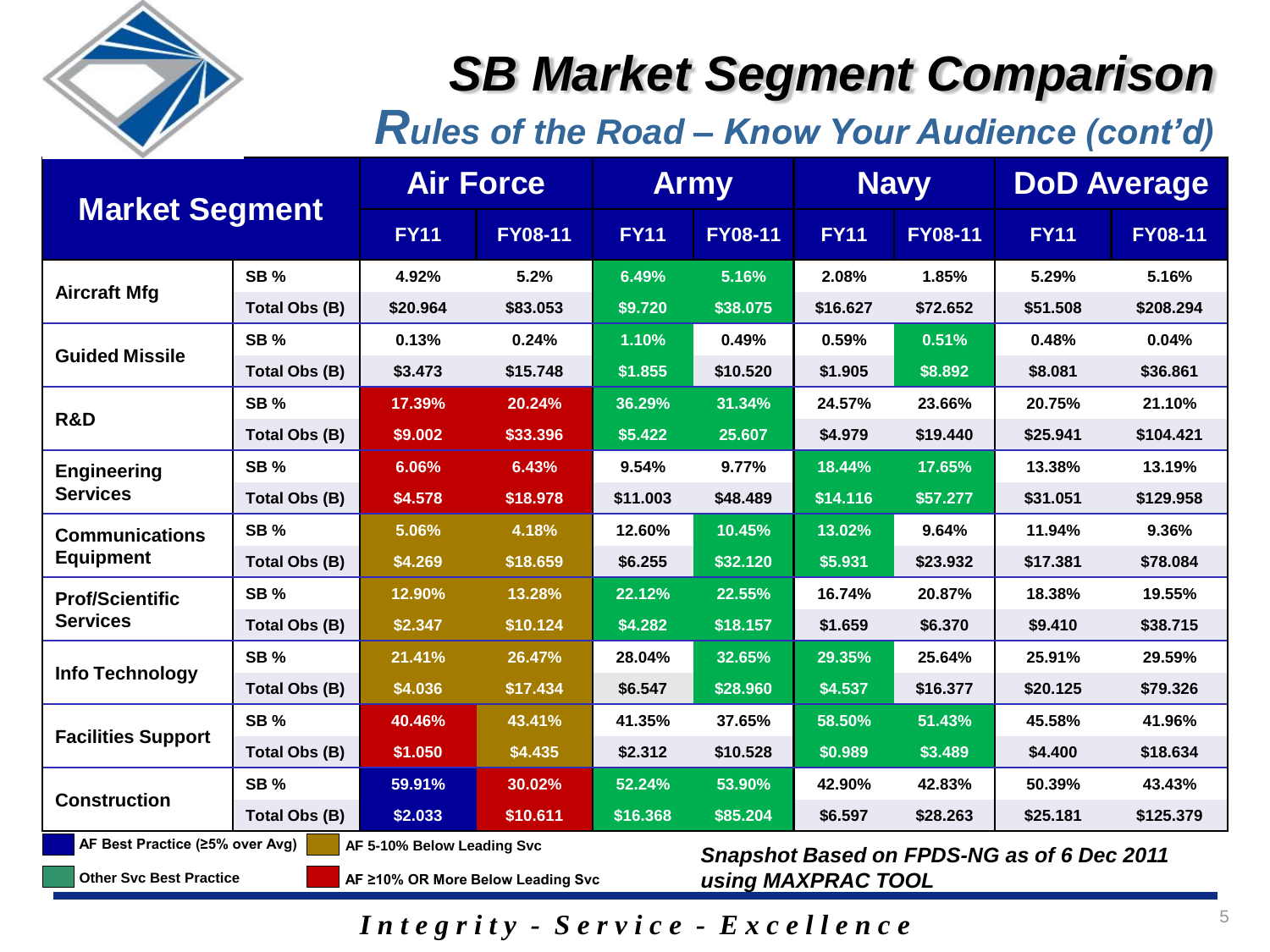

#### *Analysis of AF NAICS–FY11 Dollars Obligated*

*Rules of the Road – Know Your Audience (cont'd)* 

**Source: FPDS-NG Small Business Achievement Report a/o 03 Mar 2012**



#### *I n t e g r i t y - S e r v i c e - E x c e l l e n c e*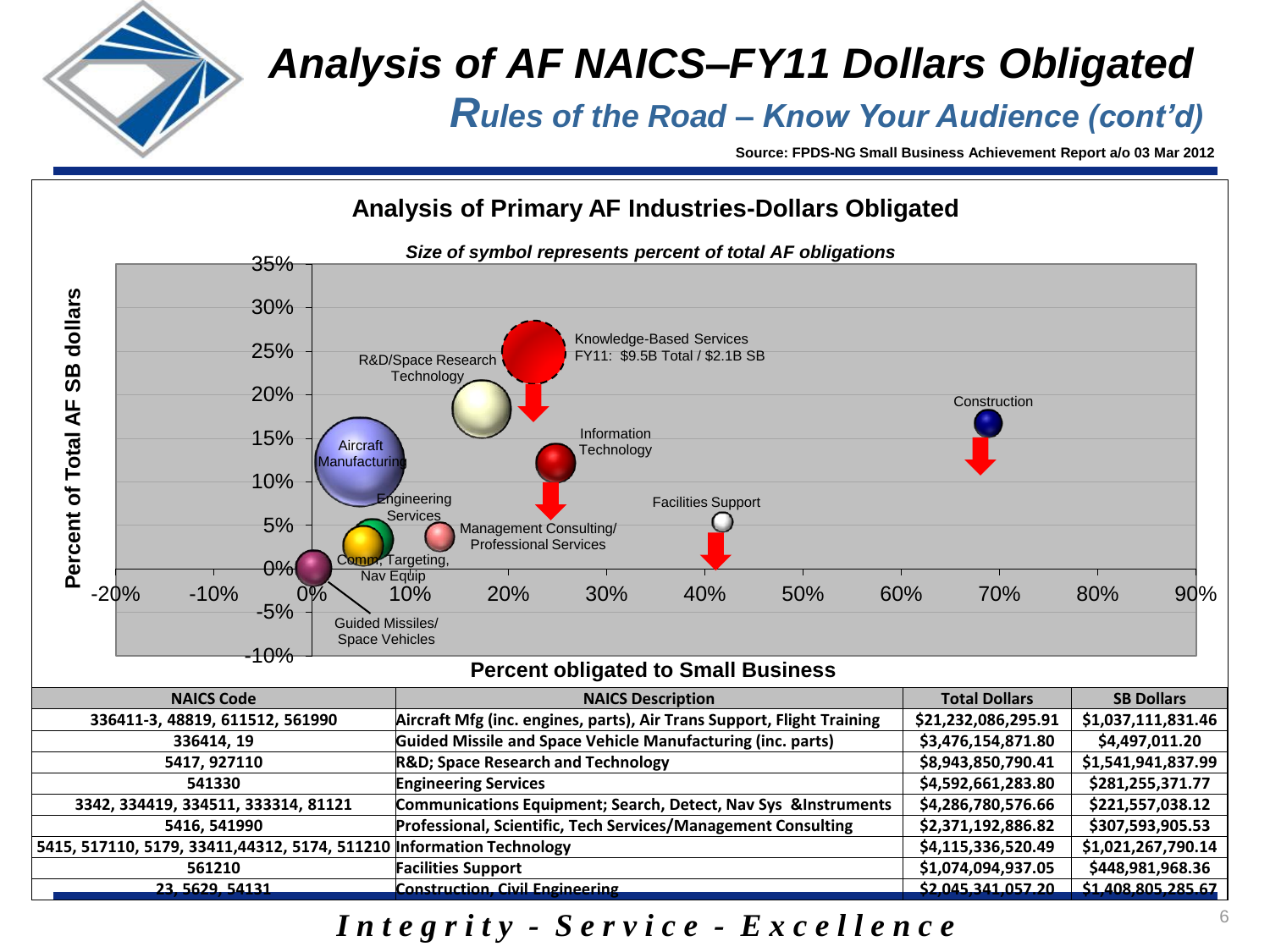

*Rules of the Road – Know Your Audience (cont'd)* 

- **Developed with data-driven analysis, significant field engagement and Senior Leader buy-in**
- Jointly signed by SAF/SB and SAF/AQ, Feb12
- **Comprehensive plan to stop decline, reverse trend with game changers and systematically review SB Program resources & alignment**
- **Applicable to all mission areas within Air Force**
	- **Program Executive Officer (PEO) programs**
	- Supplies and Services– all mission areas
- Senior Leaders and workforce, including SB personnel, **engaged in execution of the plan**

**See the AF Small Business Improvement Plan at this weblink: http://www.airforcesmallbiz.org/about/beyond-goals.php**

 $\int$ *Integrity* - Service - Excellence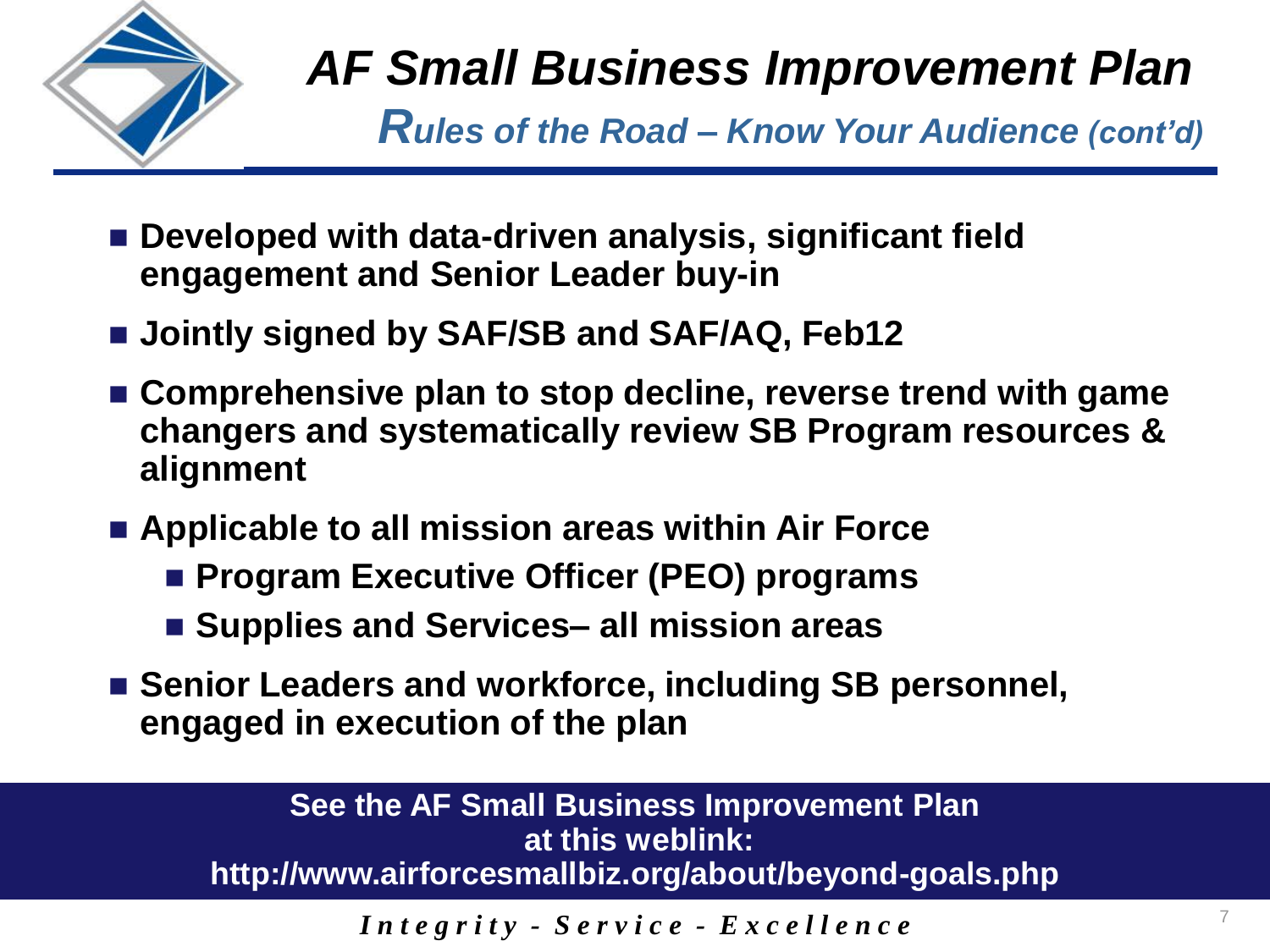

*Rules of the Road – Know Your Audience (cont'd)* 

#### *Significant Results / Progress to Date*

- *Stop the Decline Reverse the Trend* 
	- *AFMC/CC Direction (Jan 12) for SB Eligibility Review -- all Services requirements -- Requirements Appr Docs (RADs)*
		- *Supports BBP mandates– increase SB in services*
		- *Developed new NAICS/PSC Research Tool - % SB \$*
		- Facilitates Market Research as early indicator for SB utilization & *promotes standardized application of NAICS/PSC codes for similar buys*
		- Inadvertent discovery of miscoding –able to fix
		- *Early SB engagement– turnaround of several RADS to SB*
	- *Significant AF/AFMC SB involvement in Services acquisitions (early strategy sessions, industry day prep, ASPs, support with solicitation language for SB advocacy)* 
		- *FY11 AFPEO/CM portfolio: AFMC programs– \$106B / 75 programs (40 programs over \$500M)*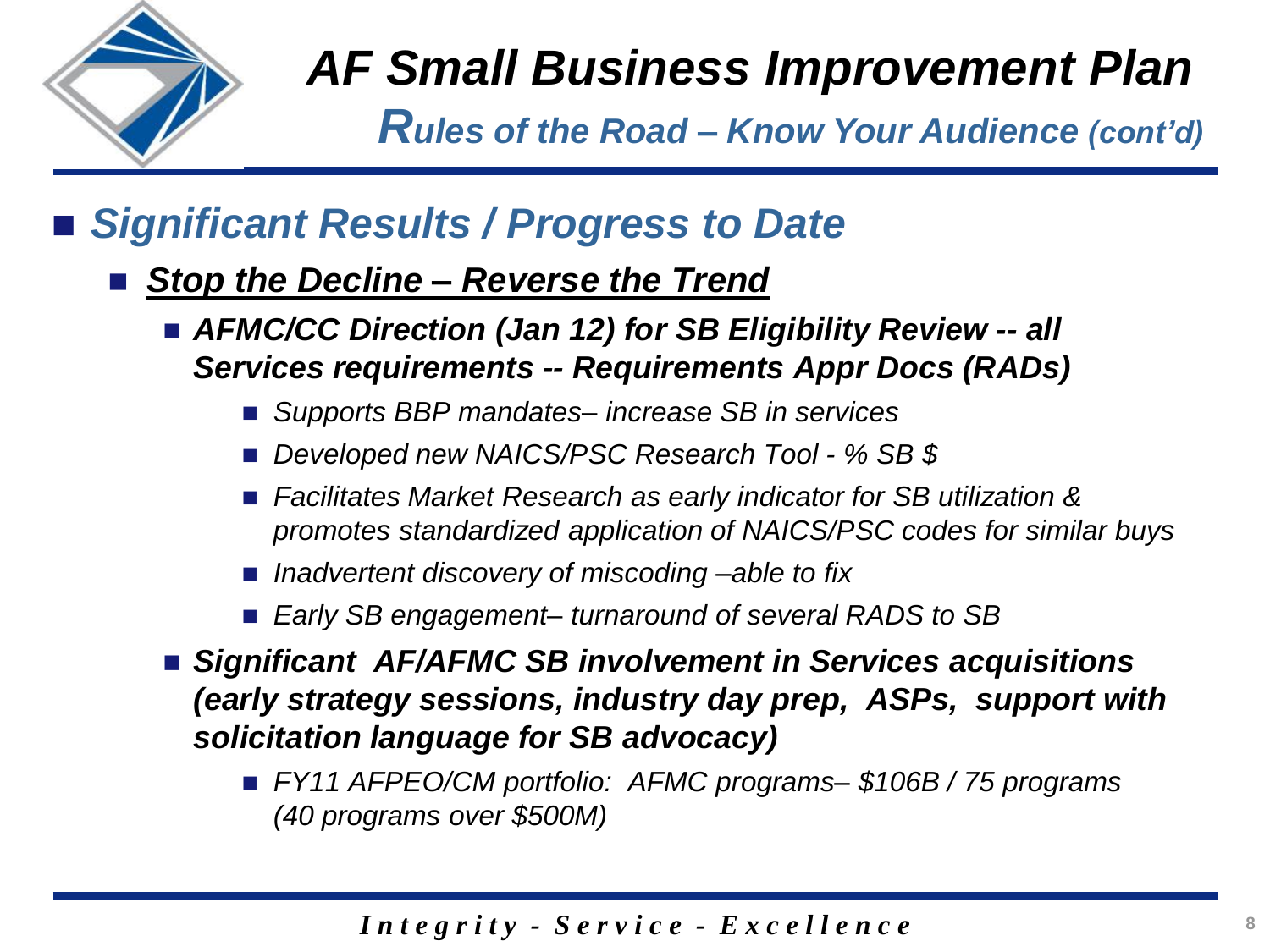

*Rules of the Road – Know Your Audience (cont'd)* 

#### *Significant Results / Progress to Date*

- *Stop the Decline Reverse the Trend (cont'd)* 
	- *AF Senior Leader Rapid Improvement Event, Mar 12*
	- *AF Implementation of DEPSECDEF mandate complete-- AF SES performance criteria includes mandatory SES performance requirement for FY12 SB goals*
	- *Monthly monitoring FY12 vs FY11– executing ahead of FY11 in all categories except Hubzone (awards in pipeline)*
	- *Deep dive analyses below SAT-- AF/AFMC SB Set-Asides much higher than the SBA average of 50%*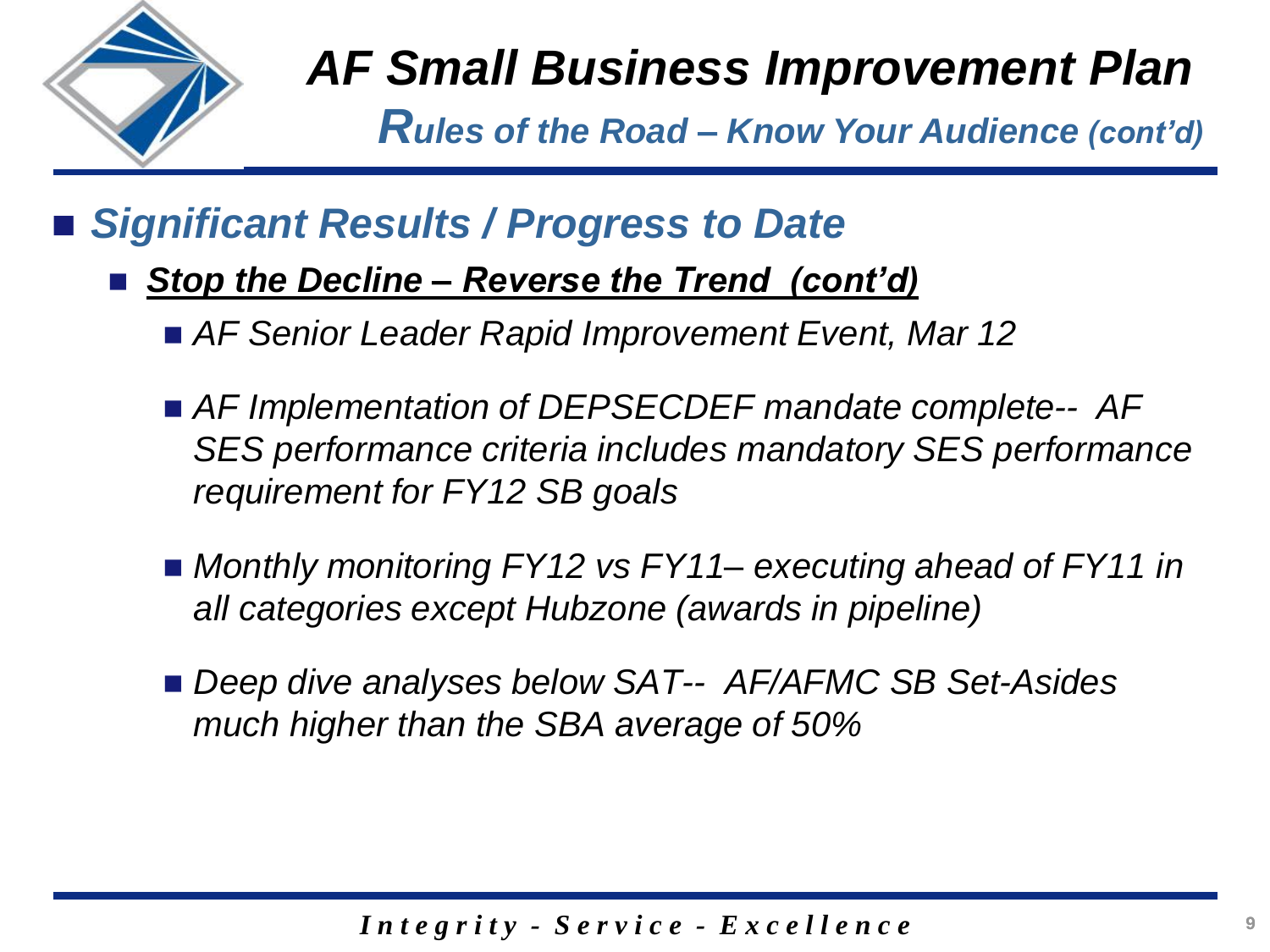

*Rules of the Road – Know Your Audience (cont'd)* 

#### *Significant Results / Progress to Date*

- *Stop the Decline – Reverse the Trend* 
	- *15 Jun 12 SB Policy Memo (prime contracts) jointly signed by SAF/SB and SAF/AQ*
		- *Early awareness of expectation / pending AF Memo to ensure General Officers held accountable similar to SES's*
		- *Establishes expectation-- AF lean forward and first consider / use SB Setasides (full and partial)*
		- *Establishes use of Rule of 2 in MACS*
		- *Requires SB involvement when Sources Sought synopses used—sets minimum mandatory posting times-lines / thresholds*
		- *Much more in Memo – look for it on "AFSmallBiz.org" website*

■ 14 Jun 12 SAF/AQ Memo to AT&L– *transmits AF Plan in response to AT&L Memo (Mar12) requesting Agency Plans to improve SB Utilization in Services contracts*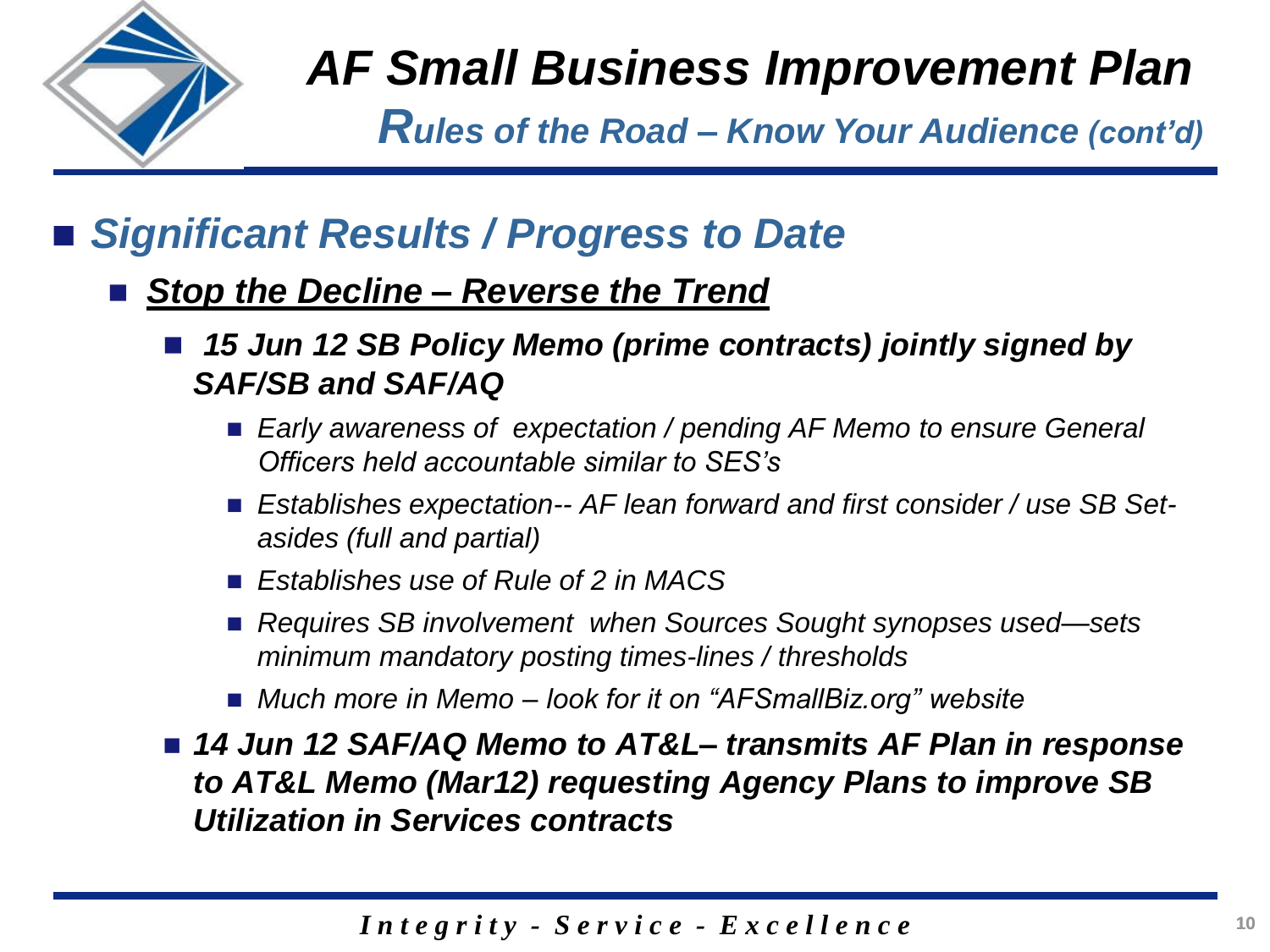

*Rules of the Road – Know Your Audience (cont'd)* 

#### *Significant Results / Progress to Date*

#### *Assess the SB Workforce and Organizational Alignment*

- *USECAF Memo issued 21May12 directing AF conduct an agency-wide SB Program Manpower Study with initial feedback to the USECAF within 60 days*
	- *Initial engagement / telecon with SAF/SB, AF Manpower stakeholders and SB field reps initiated*
	- *Initial study scope documents, MOA in work*
	- *AF plan to brief early look at fall 4-star summit*

 *Many other SB Improvement Plan objectives in work and at differing stages of progress*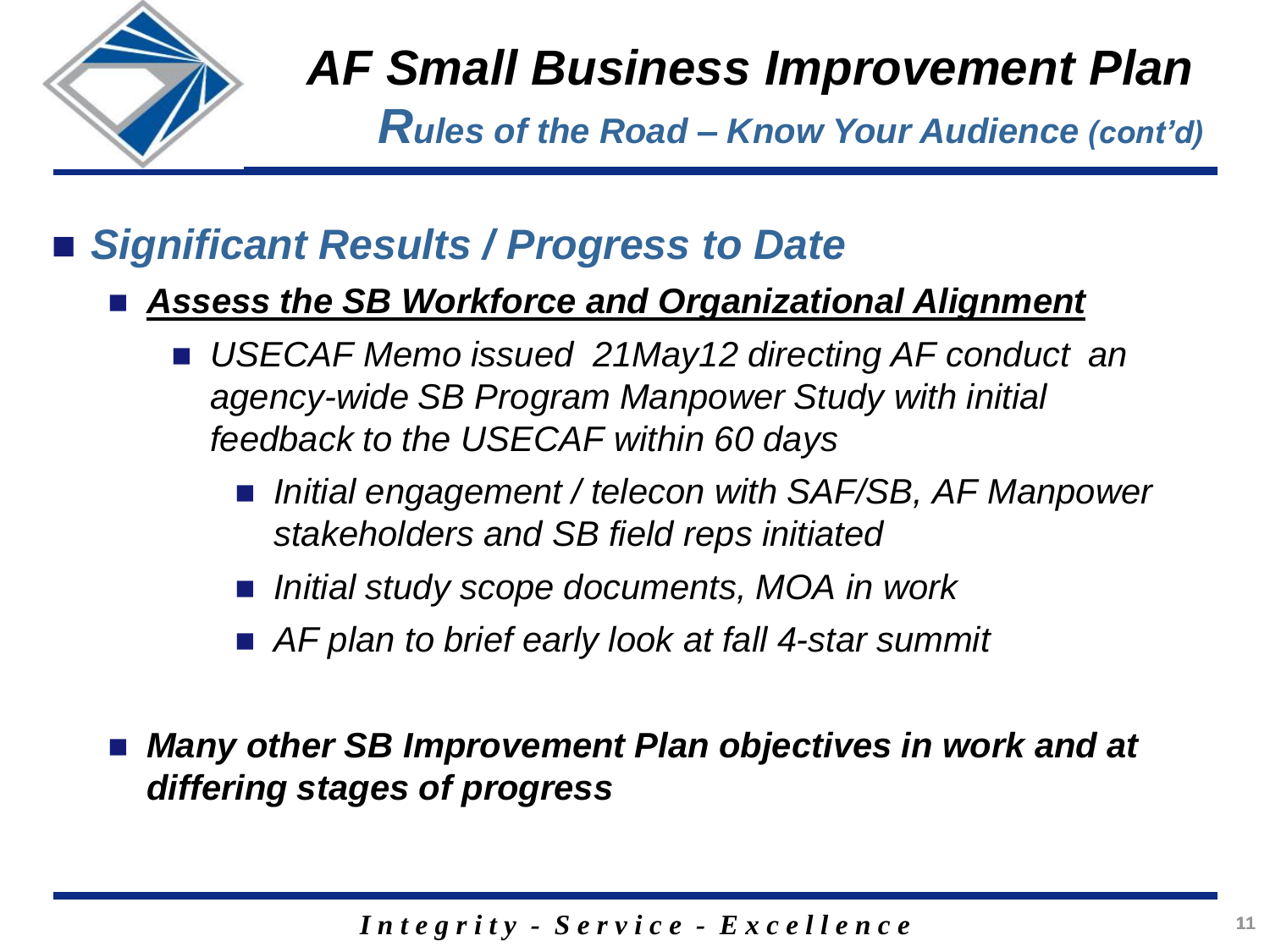

*Engage Early & Focus Outreach*

- **Know what opportunities you're pursuing– leverage IT**
- **Take Advantage of earliest FedBizOp Notices that fit your product / service mix and your capabilities (i.e., ready to prime– or need relevant experience via subcontracting)** 
	- **Sources Sought Synopses**
	- **Pre-solicitation Synopses and/or Requests for Information**
	- Industry Day Notices and Events
- **Be responsive – you can't make a difference if you don't**
	- Waiting until a solicitation comes out is TOO late
- **Ask specific questions if you need help navigating (contracting officer/buyer, SB office, etc.)**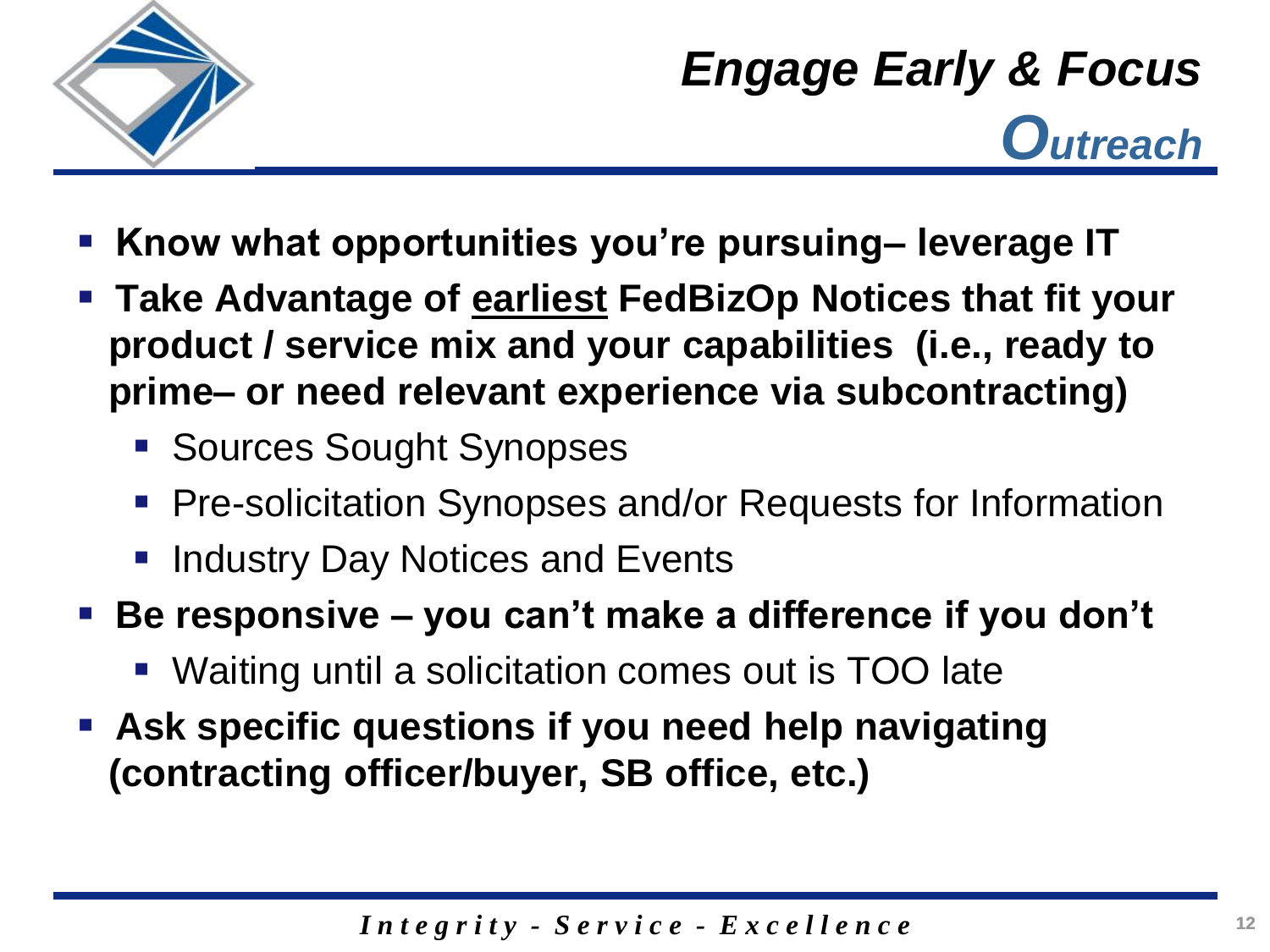

### *Your Voice Matters*

*Winning Attitude, Tell Successes, Help Others*

- *Use your VOICE to influence-- make a difference*
	- **Winning Attitudes are positive – persevere**
	- **Tell your SB success stories over & over**
		- Bad news travels fast– easily taints program
		- Good SB success stories help promote program

#### **Help Others**

- Network-- look for SB teaming partners– LARGER acquisitions require SB teaming, use of joint ventures to prime 13<br>**5 13**
- Consider Mentor Protégé Program
- Pursue Large business opportunities they NEED SBs to help meet subcontracting plan requirements